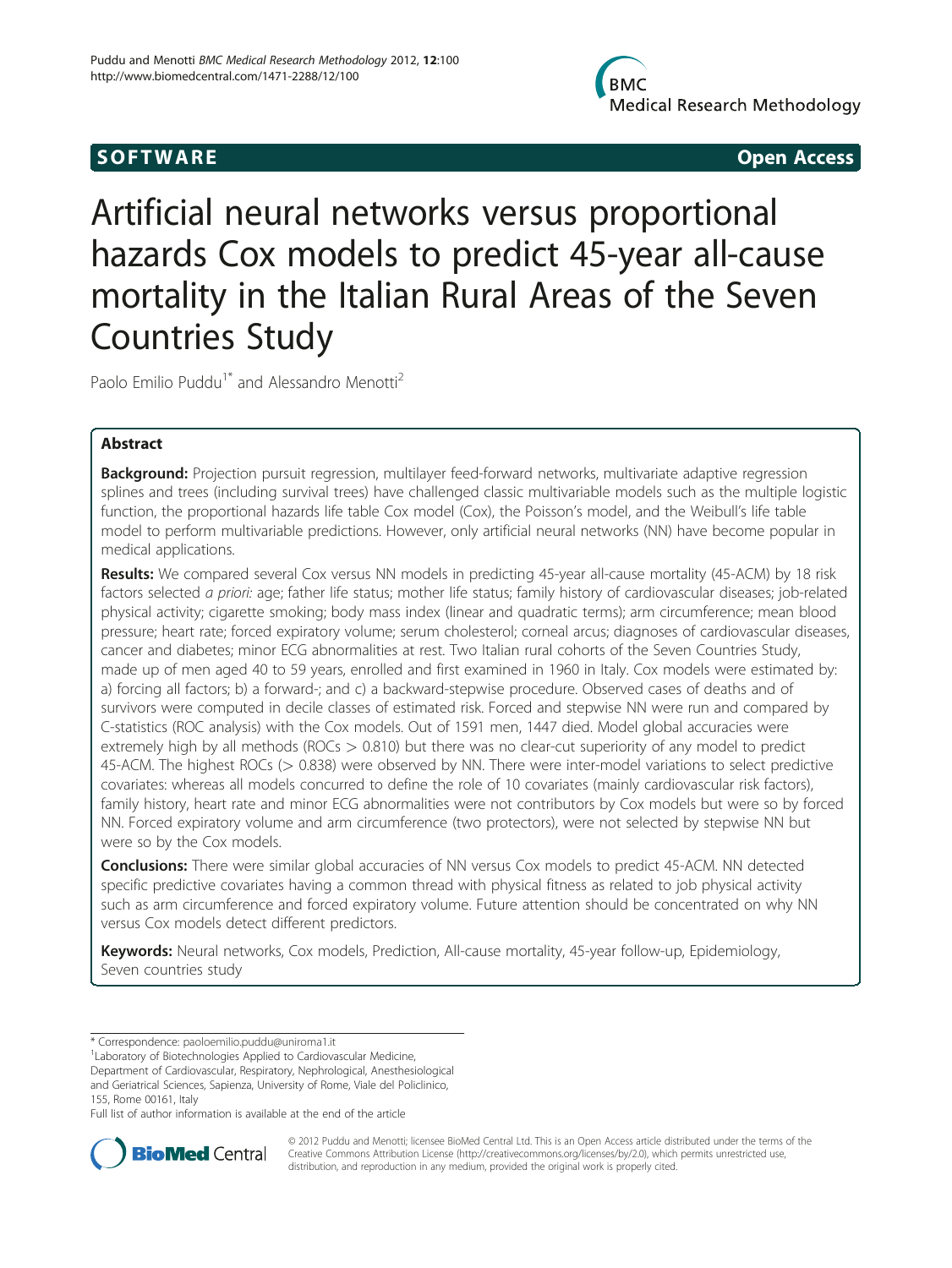# Background

The predictive power assessment of risk factors by multivariable models such as the multiple logistic function, the proportional hazards life table Cox model, the Poisson's model, and the Weibull's life table model, is one of the cogent problems of contemporary cardiovascular epidemiology since the selection among these standard methods [[1](#page-8-0)-[3\]](#page-8-0) has been challenged by other methods to perform multivariable predictions. New models included projection pursuit regression [[4\]](#page-8-0), multilayer feed-forward networks [\[5](#page-8-0)] and multivariate adaptive regression splines [[6\]](#page-8-0). Other methods, particularly trees (including survival trees) have been employed [[7](#page-8-0)-[10\]](#page-8-0), although back prop nets may well perform better. However, among new comers [[4-12](#page-8-0)] only artificial neural networks have become popular in medical applications [\[11,12](#page-8-0)], which could also be possibly due to a lot of attention being focused on these techniques in other fields and so have become known in medicine. This larger acceptance and applicability relates to widespread availability of free-, share-, and commercial-ware [see: [http://neuralnetworks.](http://neuralnetworks.ai-depot.com/Software.html) [ai-depot.com/Software.html\]](http://neuralnetworks.ai-depot.com/Software.html) and the recent increase of personal computer power. On the other hand, the necessity has been felt to cope with the limitations of methods such as logistic regression [\[13\]](#page-8-0). In fact, receiver operating characteristic (ROC) curves, indexing global predictive accuracy of logistic models [\[14-17\]](#page-8-0) also comparatively [[18](#page-8-0)-[20](#page-8-0)], rarely exceeded 0.75 in the majority of epidemiological or clinical cardiovascular investigations [[21](#page-8-0),[22](#page-8-0)].

## Implementation

When the performance and/or reliability of predictive models is limited, or of low sensitivity and specificity, their capability may be hampered to identify high risk subjects who deserve individualized treatment [\[21](#page-8-0)]. The neural network method stems [[11,12,23,24](#page-8-0)] from its potential for improved predictive performance by exploring hidden layers to find nonlinearities, interactions and nonlinear interactions among predictors, particularly when the data are continuous [\[25](#page-8-0)]. The attraction of neural networks is quite evident from the impressive growth of results published with these methods in the last 20 years [[12](#page-8-0)]. However, there are relatively few comparative reports on the performance and accuracy of neural networks, which were assessed only versus multiple logistic function, to predict events in clinical [[26,27\]](#page-8-0) or epidemiological [[28](#page-8-0),[29](#page-8-0)] cardiovascular studies and none has been performed versus models taking time into account such as the proportional hazards Cox model.

For the purpose of the present investigation we selected *a priori* [\[30\]](#page-8-0) a series of covariates among those previously studied [\[31\]](#page-8-0) to assess 40-year all-cause mortality predictive power among middle-aged men of the Italian Rural Areas (IRA) of the Seven Countries Study (SCS). We used the 45-year survival data to compare the global predictive accuracy of Cox and neural network models.

## Cohorts and risk factors

The epidemiological material used for this analysis derives from the two Italian rural cohorts of the Seven Countries Study of Cardiovascular Diseases, made up of men aged 40 to 59 years, enrolled and first examined in 1960 [\[32](#page-8-0)] using standard methods [\[33,34\]](#page-8-0). They represented 98.8%  $(n = 1712)$  of defined samples belonging to the rural communities of Crevalcore in Northern Italy and Montegiorgio in Central Italy. For the purposes of this analysis only baseline measurements of risk factors were considered, together with information on mortality over 45 years, although several re-examinations were conducted after the entry one.

Risk factors used in this analysis were those identified as significant in a previous analysis dealing with 40 years of follow-up of all cause mortality (except xantelasma, too rare and unstable) [[31\]](#page-8-0), plus heart rate, minor ECG abnormalities and family history of cardiovascular diseases which were promising but not reaching significance in the previous analysis. Altogether they were the following: age; father life status; mother life status; family history of cardiovascular diseases; job-related physical activity; cigarette smoking; body mass index (linear and quadratic terms); arm circumference; mean blood pressure; heart rate; forced expiratory volume; serum cholesterol; corneal arcus; diagnoses of cardiovascular diseases, cancer and diabetes; minor ECG abnormalities at rest. Unit of measurements and technical details, are reported in [Additional file 1: Appendix 1.](#page-7-0)

Collection of data on vital status and causes of death was complete for 45 years. Causes of death were coded but not used for this analysis. The baseline survey was conducted well before the era of the Helsinki Declaration. On the occasion of subsequent examinations, verbal consent was obtained in view of collecting followup data. The end-point of this analysis was all-cause mortality in 45 years, and the corresponding survival in some analyses. The analysis was conducted on 1591 men who had all the measurements available.

# Statistical analysis

Data are expressed as means  $\pm$  SD or proportions and SE (when appropriate). Follow-up data, during 45 years, were investigated by modelling the presence (coded 1) or absence (coded 0) of all-cause mortality using the proportional hazards model [[31\]](#page-8-0). Cox proportional hazards models were estimated by: a) forcing all factors; b) a forward stepwise procedure; and c) a backward stepwise procedure (with  $p = 0.05$  as selection criterion for stepwise procedures). Plots of Schönfeld residuals over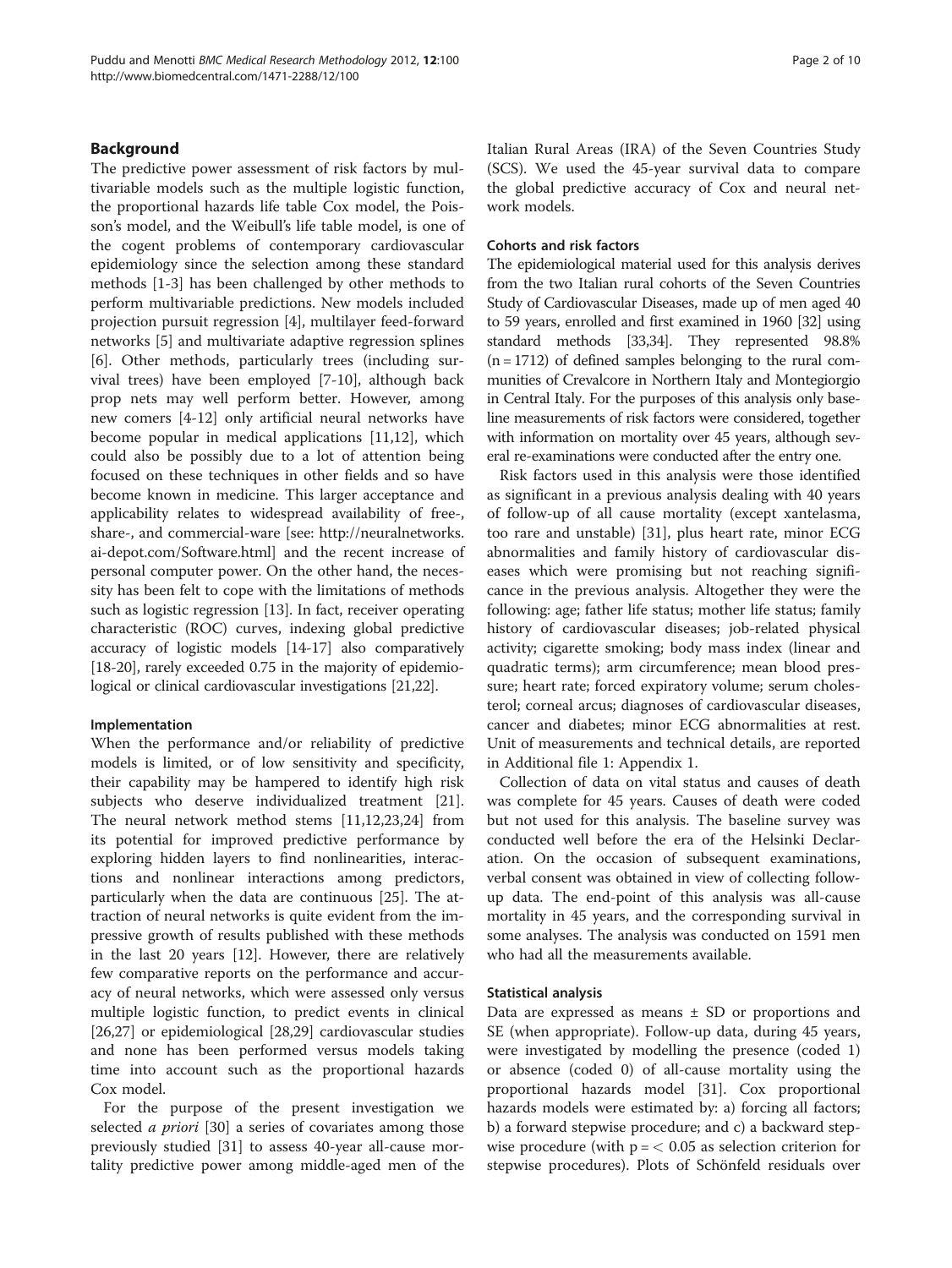time were produced to test the proportionality of hazard. The coefficients and constants of the models were applied back to the original risk factor levels of all men, to obtain an estimated risk of death. Observed cases of survivors were computed in decile classes of estimated risk. NCSS software version 2007 (released August 14, 2007 by J Hintze, Kaysville, Utah; see [www.ncss.com](http://www.ncss.com)) was used.

Tiberius Data Mining © software (version 5.4.3; see [www.tiberius.biz](http://www.tiberius.biz)) was used to obtain multilayer perceptron (MLP) neural network solutions (see [Additional](#page-7-0) [file 1: Appendix 2](#page-7-0) for details). Briefly, these were from a 3-layer network, including the hidden unit containing 2 neurons (one linear and the second nonlinear), with 18 input nodes (corresponding to the 18 risk factors selected for Cox model) and one output unit, modelling the dichotomous risk outcome (for details and examples see [Additional file 1: Appendix 2\)](#page-7-0). MLPs were trained on all patterns but preventing over-fitting [\[12](#page-8-0)], using procedures substantially similar to the forced or forward stepwise methods used by the Cox model. A method similar to bootstrap was used on 10 consecutive runs to obtain MPLs by both forced and forward methods. Corrado Gini's coefficient and graph [[35](#page-8-0)] were produced. A Gini coefficient is the area under the diagonal and the curve whereas the area under the curve is the total area under an ROC. Therefore it is easy to obtain:  $ROC = (Gini*0.5) + 0.5$ . MedCalc software (version 9.6.3.0; see [www.medcalcsoftware.com\)](http://www.medcalcsoftware.com) was used to calculate the area under an ROC with 95% confidence intervals (CI) and make comparisons [[14,15,19](#page-8-0)]. ROCs were compared between models and among solutions obtained. A value of  $p<0.05$  was considered statistically significant in all cases.

# Results

Baseline characteristics are presented in [Additional file](#page-7-0) [1: Appendix 1](#page-7-0). Out of 1591 men entering the analysis 1447 died in 45 years (91%). Table [1](#page-3-0) shows the results of 3 proportional hazards models to predict 45-year all cause mortality by either forcing all variables or by forward or backward stepwise approaches. The β coefficients and t values are shown along with hazard ratios and their 95% confidence intervals. In the forced Cox' model, out of 18 pre-selected variables there were 13 covariates significantly associated with all-cause mortality. A direct relation was present for 10 covariates (age, father and mother life status, corneal arcus, cigarettes smoked per day, mean blood pressure, serum cholesterol and the prevalences of cardiovascular disease, cancer and diabetes), an inverse relation for one covariate (forced expiratory volume), whereas body mass index showed an inverse J shaped relation. Global accuracy by forced Cox model was extremely high  $(ROC > 0.810)$ .

Global accuracy (by ROC statistics) was not significantly different by adopting a stepwise approach (either forward or backward) and the covariates were substantially the same (with similar β coefficients) as compared to those selected by the forced approach. There was however an exception: arm circumference was selected (with an inverse relation) by forward stepwise Cox model, whereas backward stepwise Cox model selected instead physical activity (also with an inverse relation) pointing to physical fitness as the common descriptor. In fact, in the forced model both variables, although not statistically significant there, had an inverse relation with allcause mortality. On the other hand, family history of CVD, heart rate and minor ECG abnormalities were not contributors.

Table [2](#page-4-0) shows the results of forced and stepwise multiplayer perceptron models to predict 45-year all-cause mortality in IRA SCS cohorts whose multiple-run results are illustrated in Figure [1](#page-5-0) along with global accuracies. By inspecting Gini coefficients produced by Tiberius software the incremental contribution of each one among the 18 covariates might be appreciated. By forced neural network there were 16 contributing covariates whereas by stepwise neural model there were 13 covariates contributing to 45-year all cause prediction. Different from Cox models, family history, heart rate and minor ECG abnormalities were selected among contributors, whereas physical activity and prevalence of cancer were not. Moreover, whereas forced neural network selected body mass index (both indices), arm circumference and forced expiratory volume, stepwise neural network did not. Notwithstanding these differences Table [3](#page-5-0) indicates no statistical differences between couplecomparisons of ROCs among Cox versus neural network models. On the other hand, the distribution of survivors in decile classes of 45-year estimated mortality risk were substantially similar when assessed by each one of the 3 Cox models, with large differences across deciles (Figure [2](#page-6-0)).

## **Discussion**

This is the first investigation to have ever compared in epidemiological material several methods to run Cox versus neural network models to predict 45-year allcause mortality by a set of 18 risk factors (of which half were continuous) selected *a priori*. The global accuracies, assessed by C-statistics (ROC analysis) were extremely high by all methods but there was no clearcut superiority of any model to predict 45-year all-cause mortality. There are inter-model variations to select predictive covariates among baseline variables. In particular, whereas all models concurred to define the role of 10 covariates (age, father and mother status, corneal arcus, cigarettes smoked per day, mean blood pressure, serum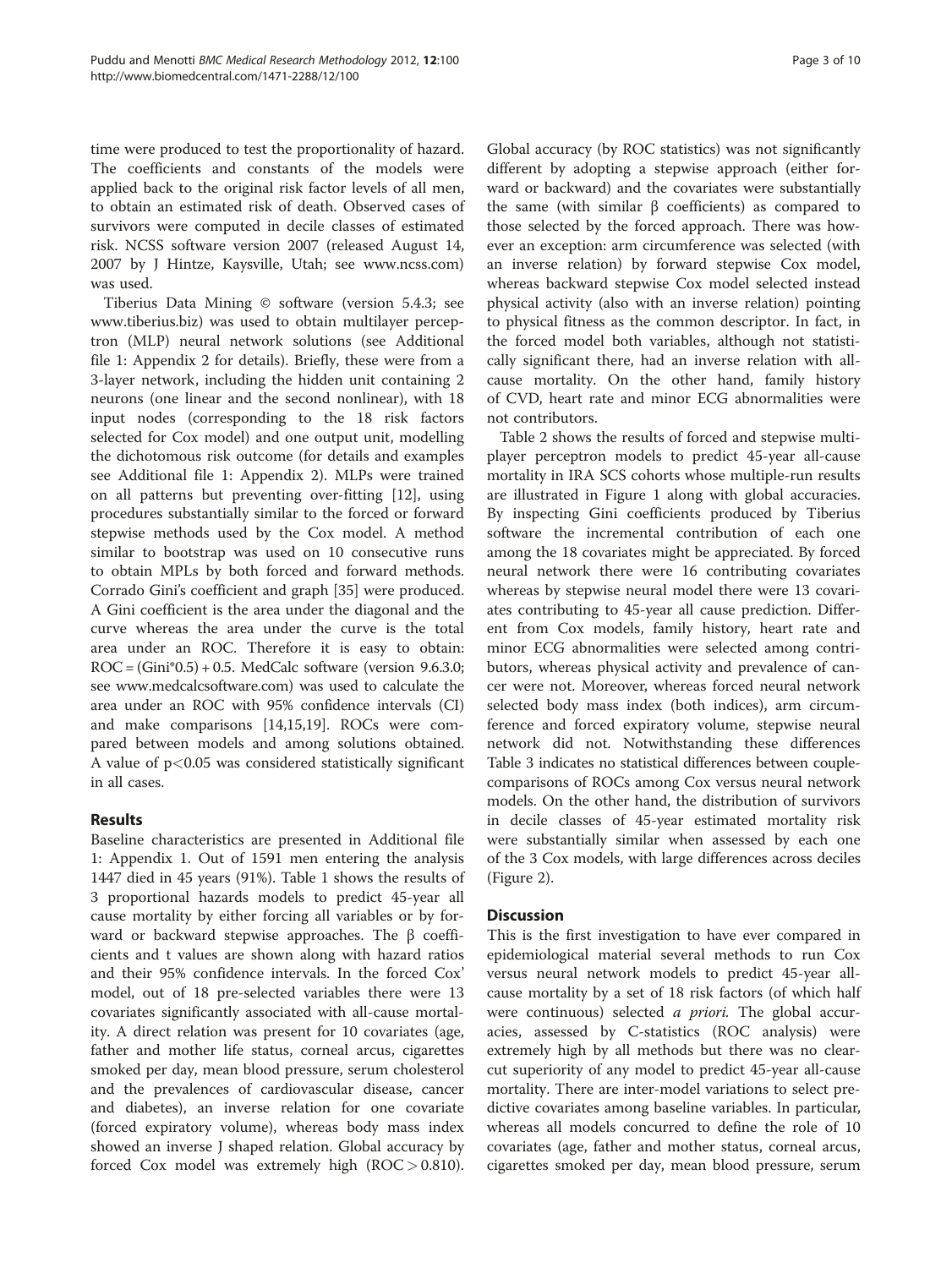Puddu and Menotti

BMC

Medical Research

Methodology

2012, <u>ีลี</u> :100

|                                                                   | <b>Forced Cox model</b> |                                         | Forward stepwise Cox model   |           |                                         | <b>Backward stepwise Cox model</b> |                                   |                                         |                     |
|-------------------------------------------------------------------|-------------------------|-----------------------------------------|------------------------------|-----------|-----------------------------------------|------------------------------------|-----------------------------------|-----------------------------------------|---------------------|
|                                                                   |                         |                                         | $(N = 1591)$<br>$(N = 1591)$ |           |                                         |                                    | $(N = 1591)$                      |                                         |                     |
|                                                                   | β                       | t                                       | $HR(\pm 95\% CI)$            | β         | t                                       | $HR(\pm 95\% CI)$                  | β                                 | t                                       | $HR(\pm 95\% CI)$   |
| Age (years)                                                       | 0.1024                  | 16.81                                   | $1.68(1.58-1.79)$            | 0.1017    | 16.78                                   | $1.67(1.58-1.78)$                  | 0.1029                            | 17.01                                   | 1.69(1.59-1.79)     |
| Father status (codes 0-1)                                         | 0.1422                  | 2.19                                    | $1.15(1.01 - 1.31)$          | 0.1421    | 2.19                                    | $1.15(1.01 - 1.31)$                | 0.1436                            | 2.21                                    | $1.15(1.02 - 1.31)$ |
| Mother status (codes 0-1)                                         | 0.2063                  | 3.11                                    | $1.23(1.08-1.40)$            | 0.2121    | 3.22                                    | $1.24(1.09-1.41)$                  | 0.2072                            | 3.16                                    | $1.23(1.08-1.40)$   |
| Family history of CVD (codes 0-1)                                 | 0.0326                  | 0.60                                    | $1.03(0.93 - 1.15)$          | $=$       | $=$                                     | $=$                                | $=$                               | $=$                                     | $=$                 |
| Corneal arcus (codes 0-1)                                         | 0.2092                  | 2.70                                    | $1.23(1.06 - 1.43)$          | 0.1988    | 2.57                                    | $1.22(1.05 - 1.42)$                | 0.2037                            | 2.63                                    | $1.23(1.05 - 1.43)$ |
| Physical activity (codes 1-2-3)                                   | $-0.0830$               | $-1.92$                                 | $0.92(0.85 - 1.00)$          | $=$       | $=$                                     | $=$                                | $-0.1042$                         | $-2.51$                                 | $0.90(0.83 - 0.98)$ |
| Cigarettes smoked per day (N)                                     | 0.0174                  | 6.26                                    | $1.18(1.12 - 1.24)$          | 0.0177    | 6.37                                    | $1.18(1.12 - 1.25)$                | 0.0177                            | 6.36                                    | $1.18(1.12 - 1.25)$ |
| Body mass index (Kg/m <sup>2</sup> )                              | $-0.1840$               | $-2.77$                                 | $0.51(0.31 - 0.82)$          | $-0.1711$ | $-2.62$                                 | $0.53(0.33 - 0.85)$                | $-0.2097$                         | $-3.30$                                 | $0.46(0.29 - 0.73)$ |
| Body mass index <sup>2</sup> [(Kg/m <sup>2</sup> ) <sup>2</sup> ] | 0.0033                  | 2.70                                    | $1.90(1.19 - 3.04)$          | 0.0031    | 2.62                                    | $1.85(1.17 - 2.93)$                | 0.0036                            | 3.03                                    | $2.02(1.28 - 3.18)$ |
| Arm circumference (cm)                                            | $-0.0026$               | $-1.64$                                 | $0.94(0.88 - 1.01)$          | $-0.0034$ | $-2.21$                                 | $0.92(0.86 - 0.99)$                | $=$                               | $=$                                     | $=$                 |
| Mean blood pressure (mmHg)                                        | 0.0180                  | 7.76                                    | $1.28(1.20-1.36)$            | 0.0186    | 8.24                                    | $1.29(1.21 - 1.36)$                | 0.0189                            | 8.43                                    | $1.29(1.22 - 1.37)$ |
| Heart rate (beats/min)                                            | 0.0018                  | 0.78                                    | $1.02(0.97 - 1.09)$          | $=$       | $=$                                     | $=$                                | $\hspace{0.1in} = \hspace{0.1in}$ | $=$                                     | $=$                 |
| Serum cholesterol (mmol/l)                                        | 0.0722                  | 2.81                                    | $1.08(1.02 - 1.14)$          | 0.0758    | 2.97                                    | $1.08(1.03 - 1.14)$                | 0.0751                            | 2.94                                    | $1.08(1.03 - 1.14)$ |
| Forced expiratory volume $(l/m^2)$                                | $-0.4691$               | $-3.93$                                 | $0.89(0.84 - 0.94)$          | $-0.4815$ | $-4.05$                                 | $0.89(0.84 - 0.94)$                | $-0.4742$                         | $-3.99$                                 | $0.89(0.84 - 0.94)$ |
| ECGm abnormalities (codes 0-1)                                    | 0.0518                  | 0.47                                    | $1.05(0.85 - 1.31)$          | $=$       | $=$                                     | $=$                                | $=$                               | $=$                                     | $=$                 |
| Prevalence CVD (codes 0-1)                                        | 0.3658                  | 2.85                                    | $1.44(1.12 - 1.85)$          | 0.3520    | 2.75                                    | $1.42(1.11 - 1.83)$                | 0.3905                            | 3.05                                    | $1.48(1.15 - 1.90)$ |
| Prevalence K (codes 0-1)                                          | 2.1479                  | 4.72                                    | 8.57(3.51-20.89)             | 2.2056    | 4.87                                    | 9.08(3.73-22.07)                   | 2.1644                            | 4.76                                    | 8.71(3.58-21.22)    |
| Prevalence DIAB (codes 0-1)                                       | 0.2545                  | 2.06                                    | $1.29(1.01 - 1.64)$          | 0.2502    | 2.02                                    | $1.28(1.01 - 1.64)$                | 0.2674                            | 2.16                                    | $1.31(1.03 - 1.66)$ |
| ROC ± standard error (±95%Cl)                                     |                         | $0.829 \pm 0.0137$<br>$(0.810 - 0.847)$ |                              |           | $0.830 \pm 0.0136$<br>$(0.811 - 0.849)$ |                                    |                                   | $0.830 \pm 0.0137$<br>$(0.810 - 0.848)$ |                     |

<span id="page-3-0"></span>Table 1 Proportional hazards models predicting 45-year all-cause mortality (1447 deaths among 1591 men) by three methods

 $\beta$  = coefficient; t = t value of coefficient (when t > |1.96| p<0.05); HR = hazard ratio; CI = confidence intervals. The differences for hazards ratio are expressed as 0-1 for dichotomic variables, as 1 unit for physica and as standard deviations for continuous variables.

 $CVD =$  cardiovascular disease;  $DIAB =$  diabetes;  $EGm =$  minor ECG;  $K =$  cancer.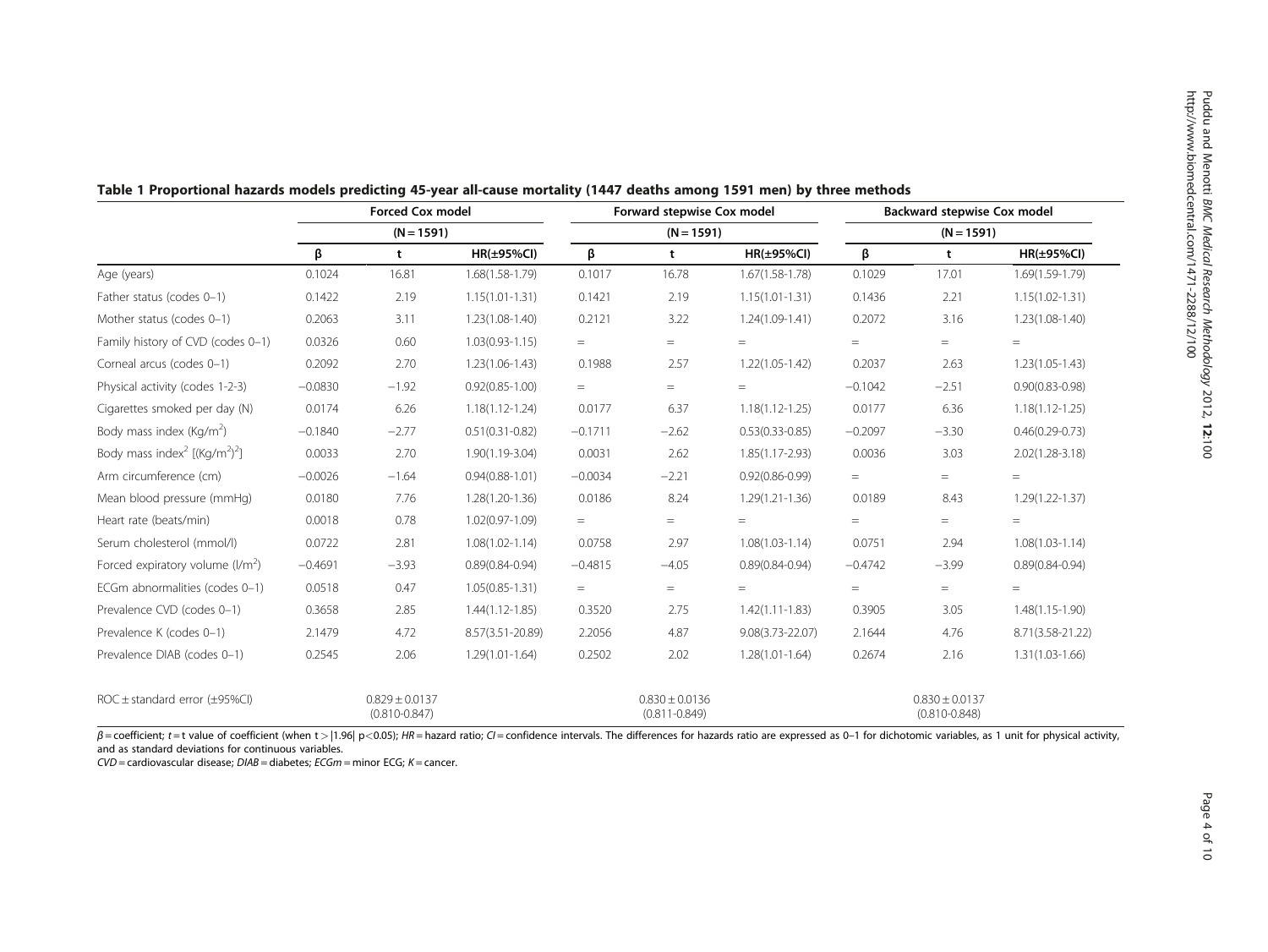<span id="page-4-0"></span>Table 2 Multilayer perceptron models predicting 45-year all-cause mortality (1447 deaths among 1591 men) by two methods

| Rank                         | Gini    | Variable                                                                   | Keep |  |  |  |  |  |
|------------------------------|---------|----------------------------------------------------------------------------|------|--|--|--|--|--|
| <b>NEURAL NETWORK FORCED</b> |         |                                                                            |      |  |  |  |  |  |
| 1                            | 0.15950 | Age (AGE0: years)                                                          | 1    |  |  |  |  |  |
| $\overline{2}$               | 0.60615 | Cigarettes smoked per day (CIG0: N)                                        | 1    |  |  |  |  |  |
| 3                            | 0.64475 | Family history of CVD(famcv0: codes 0-1)                                   | 1    |  |  |  |  |  |
| 4                            |         | 0.64790 Mean blood pressure (MBP: mmHg)                                    | 1    |  |  |  |  |  |
| 5                            | 0.65872 | Serum cholesterol (CHOL0: mmol/l)                                          | 1    |  |  |  |  |  |
| 6                            | 0.67052 | Corneal arcus (gero0: codes 0-1)                                           | 1    |  |  |  |  |  |
| 7                            | 0.67484 | Mother status (Mother0: codes 0-1)                                         | 1    |  |  |  |  |  |
| 8                            | 0.67680 | Prevalence DIAB (pdiab0: codes 0-1)                                        | 1    |  |  |  |  |  |
| 9                            | 0.68081 | Forced expiratory volume (fev0trans0: l/m <sup>2</sup> )                   | 1    |  |  |  |  |  |
| 10                           | 0.68321 | Heart rate (hr0: beats/min)                                                | 1    |  |  |  |  |  |
| 11                           | 0.68362 | Father status (Father0: codes 0-1)                                         | 1    |  |  |  |  |  |
| 12                           | 0.68414 | Body mass index (BMI0: Kg/m <sup>2</sup> )                                 | 1    |  |  |  |  |  |
| 13                           | 0.68516 | Minor ECG abnormalities (MinorECG0: codes 0-1)                             | 1    |  |  |  |  |  |
| 14                           | 0.68524 | Prevalence CVD (Pcvd0: codes 0-1)                                          | 1    |  |  |  |  |  |
| 15                           | 0.68579 | Arm circumference (midclean0: cm)                                          | 1    |  |  |  |  |  |
| 16                           | 0.68664 | Body mass index <sup>2</sup> (BMIsq0) [(Kg/m <sup>2</sup> ) <sup>2</sup> ] | 1    |  |  |  |  |  |
| 17                           | 0.68813 | Prevalence cancer (pcan0: codes 0-1)                                       | 0    |  |  |  |  |  |
| 18                           | 0.68872 | Physical activity (PHYAC0: codes 1-2-3)                                    | 0    |  |  |  |  |  |
|                              |         | <b>NEURAL NETWORK STEPWISE</b>                                             |      |  |  |  |  |  |
| 1                            | 0.17824 | Age (years)                                                                | 1    |  |  |  |  |  |
| $\overline{2}$               | 0.60661 | Cigarettes smoked per day (N)                                              | 1    |  |  |  |  |  |
| 3                            |         | 0.65370 Mean blood pressure (mmHg)                                         | 1    |  |  |  |  |  |
| 4                            | 0.67844 | Mother status (codes 0-1)                                                  | 1    |  |  |  |  |  |
| 5                            |         | 0.67918 Corneal arcus (codes 0-1)                                          | 1    |  |  |  |  |  |
| 6                            | 0.68104 | Heart rate (beats/min)                                                     | 1    |  |  |  |  |  |
| 7                            | 0.68347 | Father status (codes 0-1)                                                  | 1    |  |  |  |  |  |
| 8                            | 0.68468 | Minor ECG abnormalities (codes 0-1)                                        | 1    |  |  |  |  |  |
| 9                            | 0.69231 | Physical activity (codes 1-2-3)                                            | 1    |  |  |  |  |  |
| 10                           | 0.69329 | Family history (codes 0-1)                                                 | 1    |  |  |  |  |  |
| 11                           | 0.69480 | Prevalence DIAB (codes 0-1)                                                | 1    |  |  |  |  |  |
| 12                           | 0.69603 | Serum cholesterol (mmol/l)                                                 | 1    |  |  |  |  |  |
| 13                           | 0.69854 | Prevalence CVD (codes 0-1)                                                 | 1    |  |  |  |  |  |

 $Gini = (ROC-0.5)^*$ 2 [see text for further details]; Keep = 1: the variable may stay in the model; Keep = 0: removing the variable improves the training set model. CVD = cardiovascular disease; DIAB = diabetes. Variables' codes are included in parentheses to interpret the Figure in [Additional file 1: Appendix 2](#page-7-0).

cholesterol and the prevalences of cardiovascular disease, cancer and diabetes), family history of CVD, heart rate and minor ECG abnormalities were not contributors by Cox models but were so by forced neural network model. Special attention needs be directed to the protective roles of forced expiratory volume and arm circumference, which may have a common thread with physical fitness as related to job physical activity [\[31,32](#page-8-0)], since these variables were not selected by stepwise neural network (selecting instead physical activity) but were so by Cox models. Finally, the overall picture indicates an inverse J shaped relations for body mass index (except than by stepwise neural network).

## Multivariable statistics and neural networks

There are excellent recent books [\[1,2,17](#page-8-0)] to have covered proportional hazards life table Cox model [[36\]](#page-8-0) and its use to assess the relationship between covariates and events including mortality. On the other hand, multilayer feed-forward networks were demonstrated by Hornik et al. with appropriate internal parameters (weights) to approximate an arbitrary non-linear function [\[5](#page-8-0)]. Because prediction can be restated as a function approximation problem, it follows that artificial neural networks have the potential to solve major problems in a wide range of applications where their use has been reviewed to show advantages and disadvantages for predicting medical outcomes [[12](#page-8-0)]. What is particularly important with neural networks is that a multi-factorial function can be fitted in such a way that creating the functional form and fitting the function are performed at the same time, unlike non-linear regression in which a fit is forced to a pre-chosen function. This capability gives neural networks, at least potentially, an advantage over traditional statistical multivariable regression techniques [[12](#page-8-0)].

Dayhoff and De Leo have recently reviewed what is inside the black box of neural network models in describing the most popular squashing function (also known as activation function) by which multilayered perceptron actually operates (see [Additional file 1: Appendix 2](#page-7-0)). They have pointed out that with neural networks it is possible to mediate predictions for individual patients with prevalence and misclassification cost considerations using ROC methodology [[12\]](#page-8-0). When a neural network is trained on a compendium of data, it builds a predictive model based on those data, by reflecting a minimization in error when the network's prediction (its output) is compared with a known or expected outcome. Performance measurements would be taken to report the neural network's level of success. The trained neural network then can be used to classify each new individual subject. This represents "a paradigm shift", compared to previous methods whereby statistics concerning given populations are computed and published and a new individual subject then is referenced to the closest matching patient population for clinical decision support [\[12](#page-8-0)].

With all modelling methods an important part is the selection (and the number) of prognostic variables to be included in the model. The selection may be done a priori based on previous knowledge, as it was done in the present investigation, to prevent the data driven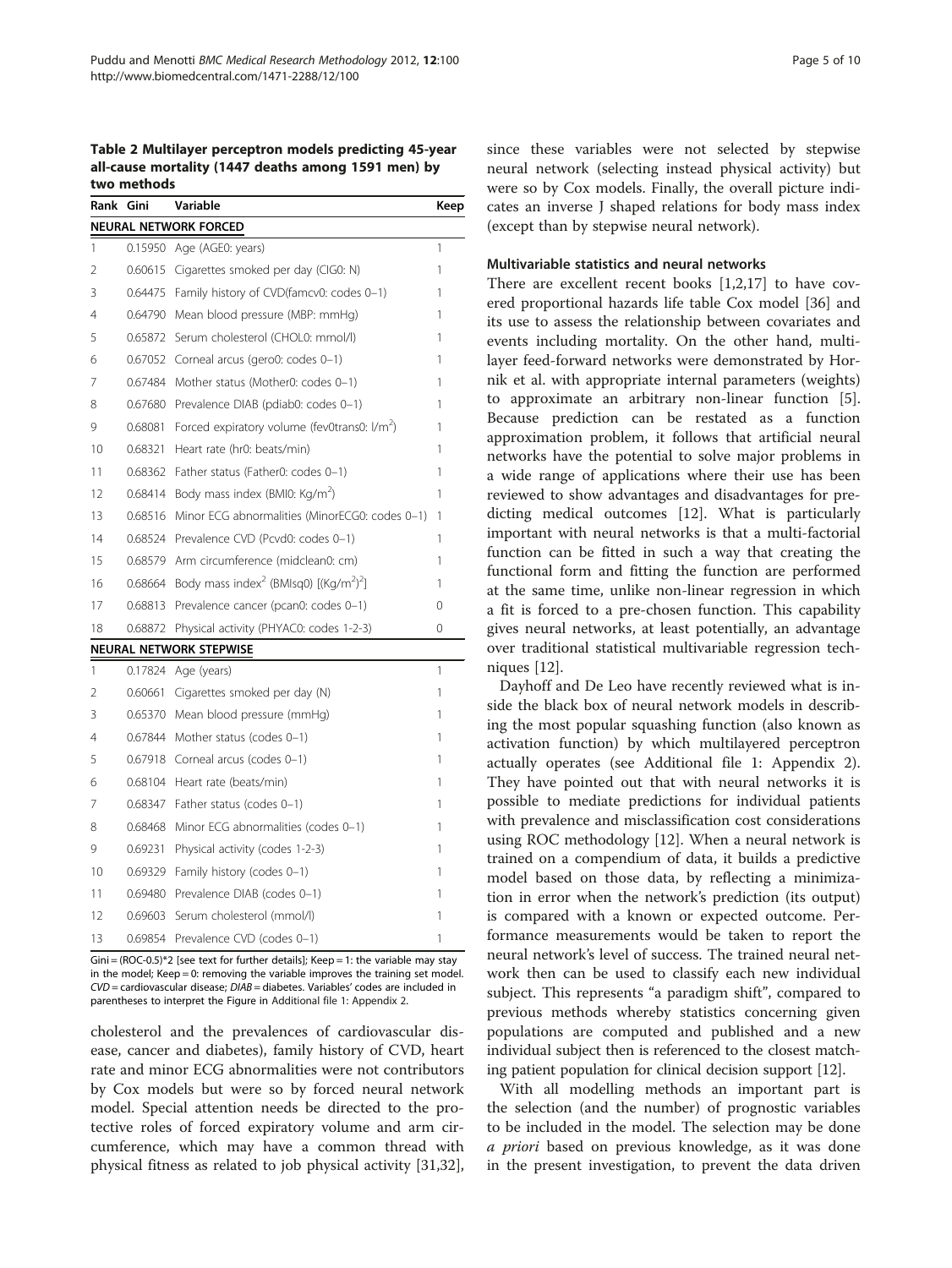<span id="page-5-0"></span>

method used more often than not, which leads to a different set of variables being selected each time [\[30](#page-8-0)]. However, some inspiration was taken by a previous experience on this material exploring 40-year predictive

# Table 3 Comparisons among receiver operating characteristics curves obtained by Cox versus neural network models predicting 45-year all-cause mortality (1447 deaths among 1591 men)

| <b>First Model</b>    | <b>Compared to the Model</b> | р      |
|-----------------------|------------------------------|--------|
| Cox forced            | Cox forward stepwise         | 0.9587 |
| Cox forced            | Cox backward stepwise        | 0.9588 |
| Cox forced            | Neural network forced        | 0.3478 |
| Cox forced            | Neural network stepwise      | 0.3681 |
| Cox forward stepwise  | Cox backward stepwise        | 1.0000 |
| Cox forward stepwise  | Neural network forced        | 0.3478 |
| Cox forward stepwise  | Neural network stepwise      | 0.4236 |
| Cox backward stepwise | Neural network forced        | 0.3861 |
| Cox backward stepwise | Neural network stepwise      | 0.4269 |
| Neural network forced | Neural network stepwise      | 0.7237 |

capabilities of all-cause mortality [[31\]](#page-8-0). The results of our study also showed that it is indeed important to take into consideration also the methods used to run the predictive models. In fact, when several variables are included, one may not obtain directly comparable solutions among different studies (or here different models), if the selected procedure is stepwise. This reinforces the importance to have forced solutions with a full model considering all selected covariates.

# Comparing different predictive models

In the cardiovascular area, systematic comparisons of neural networks versus standard multivariable predictive models such as multiple logistic function has not been a common practice in either epidemiological [\[28,29](#page-8-0)] or clinical [[21](#page-8-0)-[27\]](#page-8-0) investigations. Cox and neural networks were not previously compared. Voss et al. [\[28](#page-8-0)] analysed 10-year fatal (104 of 5.159 men, or 2%) and non-fatal (235 of 5.159 men, or 4.6%) CHD events among working men aged 35–65 years from the PROCAM study in Germany [[28\]](#page-8-0). However, neural network and multiple logistic models were run with dissimilar covariates [\[30](#page-8-0)].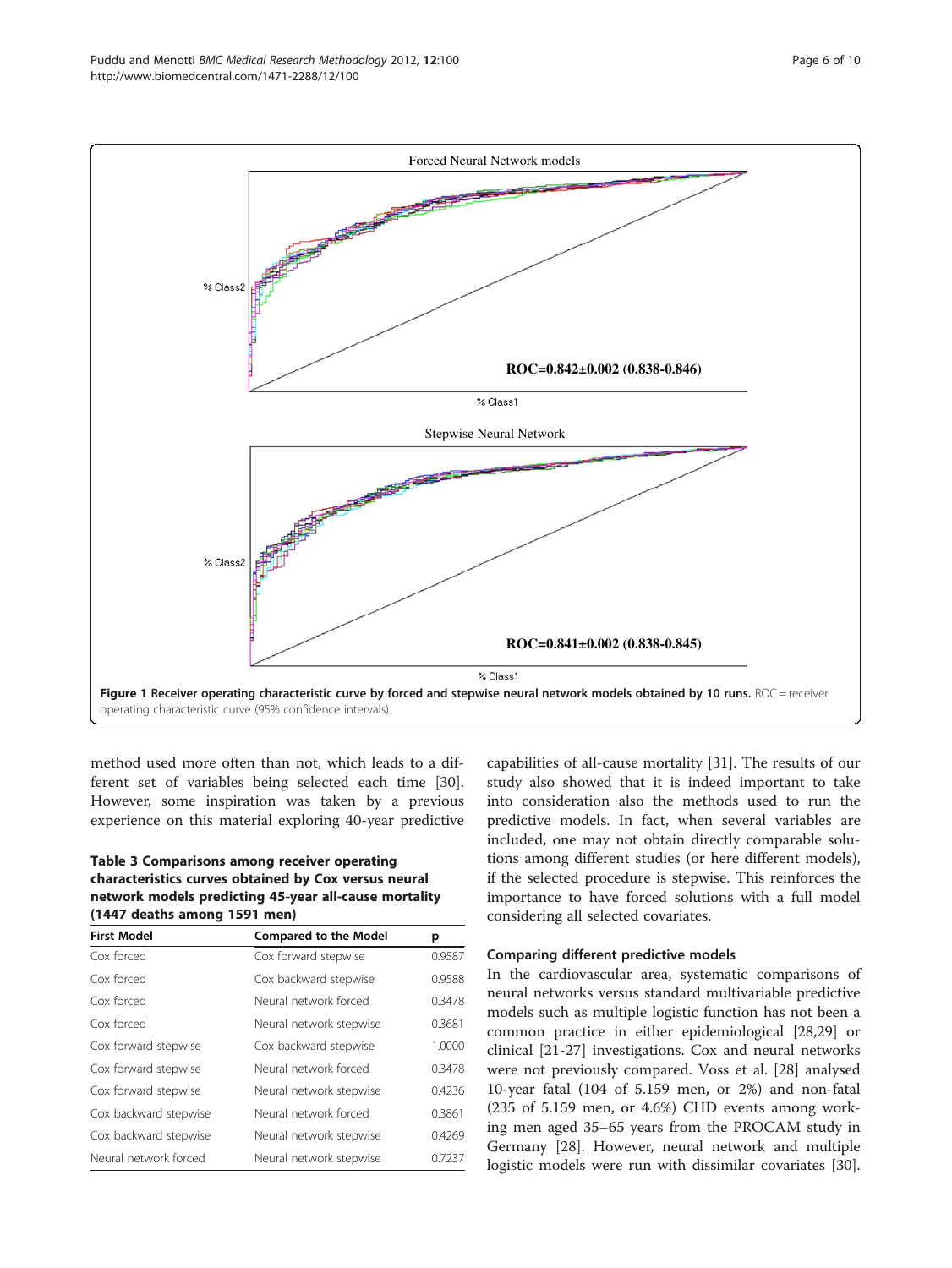For example body mass index, height, presence and family history of hypertension were considered for neural network and not for multiple logistic function model. The conclusion was a superior performance of neural network versus logistic regression model in predicting 10-year CHD events. ROCs were 0.897 (95% CI 0.888- 0.906) and 0.840 (95% CI 0.830-0.851), respectively [[28\]](#page-8-0).

Since the PROCAM experience lacked external validation of the neural network model [[28](#page-8-0)], as commented by May [[30\]](#page-8-0), a necessary step to delineate not only its predictive accuracy and potency, but also its generalization, which might be a potential advantage over conventional regression techniques [[11,12,37,38](#page-8-0)] we investigated 12763 men enrolled in the SCS. We compared 25-year CHD mortality and the predictive discrimination of the multilayer perceptron neural network versus multiple logistic function based on 4 standard, continuous risk factors, selected a priori. CHD mortality prediction by training neural network or multiple logistic function had similar ROCs (below 0.699). The external validation of neural network models derived from the high (USA) and low (Italy) risk populations yielded comparable ROCs similar to the logistic solutions in Northern and Eastern Europe, but higher ROCs in two areas [0.633 (logistic) vs. 0.665 or 0.666 (neural network:  $p<0.05$ ) in Southern Europe and 0.676 (logistic) vs. 0.725 or 0.737 (neural network: p<0.01) in Japan]. Thus 25-year CHD prediction based on 4 continuous covariates showed lower global accuracies, both by neural network and logistic models [[29\]](#page-8-0), than 10-year CHD prediction based on 13 covariates [\[28](#page-8-0)].

# How to take advantage of all this

A lot of models in epidemiology, historically [\[32,39](#page-8-0)], have been linear-based on the principle of parsimony [[1-3\]](#page-8-0). If the principle of linearity predicts the data well, why go to more complex models? The question has

received replies from the continuous developments of theoretical mathematicians and the parallel increase of computer computation power, so that curvilinear models [[13,36](#page-8-0)] are no more a problem also with personal computers [\[3,17,40-42](#page-8-0)]. This prompted new methods in the domain of survival prediction, among which neural networks [\[11,12,37,38](#page-8-0)] are only a few [\[4](#page-8-0)-[10\]](#page-8-0). If neural networks are interesting, the interest should be in two aspects. First, the overall predictability of the model impact is at increasing the identification of high risk subjects who deserve individualized treatment [\[21\]](#page-8-0). The stakes are high as better models may lead to prevention of more deaths from CHD [[30](#page-8-0)]. The second should be the actual pattern of prediction. Does the neural network give an answer which is intuitively more appealing and explanatory than the logistic regression or other models? This would be the most interesting aspect of the method [[12\]](#page-8-0). With neural network methodology a meaningful prediction that is unique to each individual might be produced (see [Additional file 1: Appendix 2](#page-7-0)). By applying ROC methodology to model outputs, the decision for individual subjects can be tailored further, since cost trade-off between false-positive and falsenegative classifications might be examined [\[12\]](#page-8-0).

There are obviously some limitations with neural networks but these may largely apply to standard multivariable methods as well. For example when applying neural networks for long-term (say more than 25 years) prediction of CHD deaths, the number of non-CHD deaths are too many and the time is not considered by neural networks. In this case, if non-CHD deaths are retained (as non cases) the predictive power of risk factors is diluted; if they are excluded the structure of the population and of its destiny are deformed. However, when prediction is referred to all-cause mortality as in the present study, these limitations do not operate. A further limitation of this analysis is bound to the use of a single measurement

<span id="page-6-0"></span>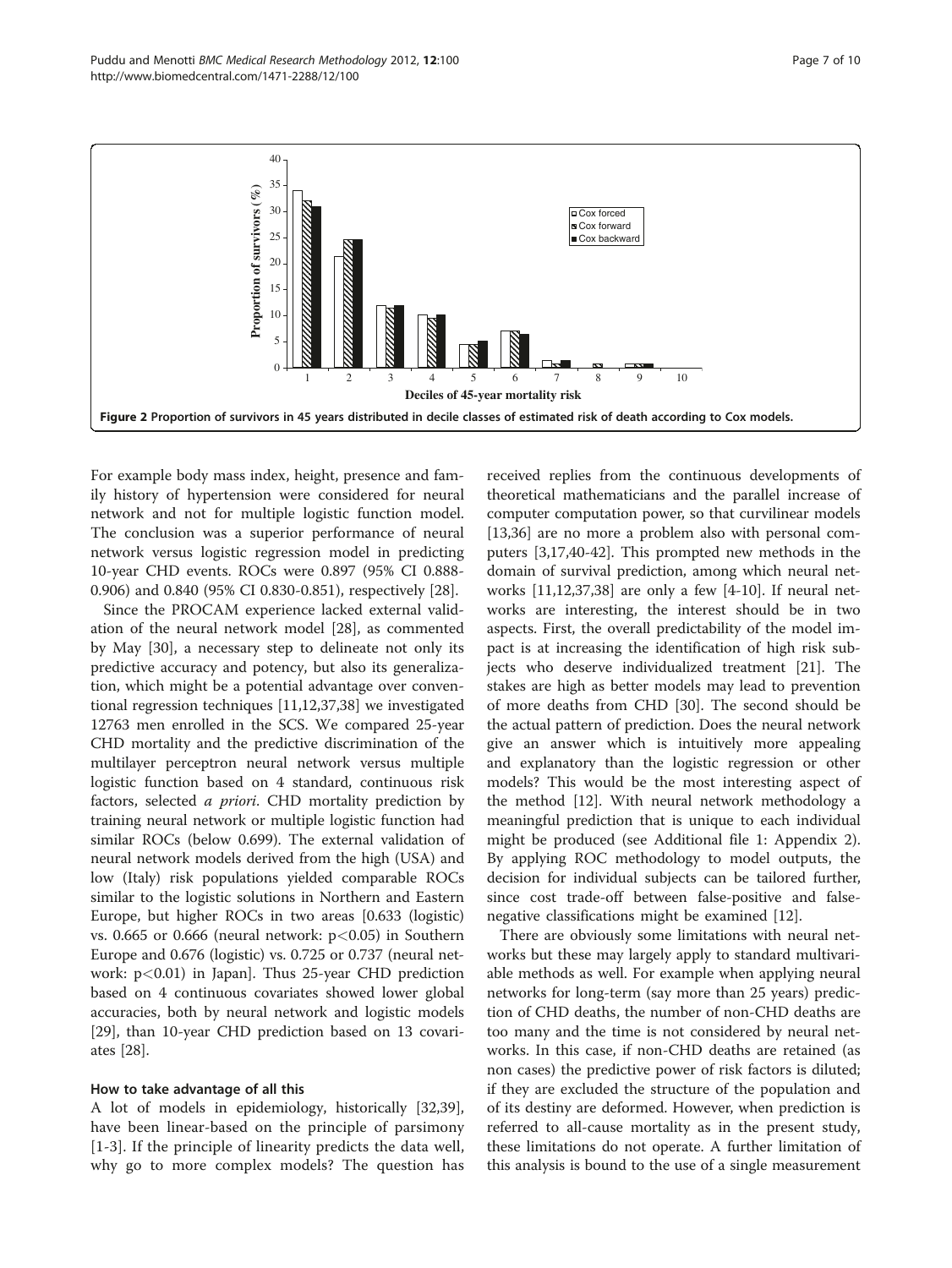<span id="page-7-0"></span>of personal characteristics employed for prediction, ignoring the time changes occurred along time. The satisfactory, and even more significant results separately obtained in the 40-year run of the IRA SCS cohort [[31](#page-8-0)] made us confident in a valuable outcome of this analysis. The present essay may thus provide a baseline material to construct upon in the hope of further advancing our knowledge on risk factors for all-cause mortality prediction by neural networks.

## Consideration for the statistically-educated clinician

It is important to understand than global accuracy comparisons (using ROC curves) are often made on 'holdout' data, eg data that was not used to generate models in the first place, so as to test the generality of the models. It is instead best to compare on new data, although this has been done quite rarely [\[29,43,44\]](#page-8-0). On the other hand, similar to the present results, several medical studies have found conventional regression techniques to perform as well or better than more complex techniques [\[27-29,44](#page-8-0)-[46\]](#page-8-0). As for conventional techniques it is important to consider that full forced models should be used, since stepwise methods may convey unstable (or difficult to compare) results. As for more complex methods, an extremely important feature of the present study is the potential for a 'paradigm shift' in prediction, mentioned above in relation to neural network models. Although neural nets (and trees and various other machine learning techniques such as boosting, random forests etc.) allow individual predictions, back propagation neural network are still something of a 'black box' to the average clinician. Outputs of neural networks can be difficult to interpret for the 'uninitiated', although progress is being made.

## Long-term all-cause mortality prediction by risk factors

Comparisons with other studies are not easy due to different length of follow-up, different choice of risk factors and predictive models, and also because most of them dealt with a single risk factor, or few related risk factors. In the 30-year follow-up experience of the Framingham Study serum cholesterol was directly associated with allcause mortality, at least for relatively younger subjects [[47\]](#page-8-0): this was also observed here by all models, but was not the case in larger aggregate experience of the SCS in Europe [\[42](#page-8-0)]. All-cause mortality investigations were reviewed [\[42](#page-8-0)]. In the context of the General Post Office study in UK [[48\]](#page-9-0) among women and men aged 35–70, associations with systolic blood pressure were equally strong for women and men, that of serum cholesterol was higher in women, while associations with 2-hour glucose levels was observed only in men. The strongest, most consistent predictor of mortality was smoking in women and poor lung function in men. ECG ischemia,

although associated with cardiovascular mortality in both sexes was not associated with all-cause mortality. In a Japanese study on elderly people, health behavior and social role were risk factors for all-cause mortality along with age, low serum albumin, high blood pressure and ECG abnormalities, among a total of 30 personal characteristics [\[49](#page-9-0)]. Other studies (always reviewed in [[42\]](#page-8-0)) considered single or very specific risk factors for all-cause mortality such as the limited influence of soilcadmium levels, the null influence of radar equipment, the direct role of respiratory symptoms, alcohol abuse, left bundle branch block, post-load plasma glucose, high basal metabolic rates, high body mass index, pessimistic side of the Minnesota Multiphasic Personality Inventory Optimism-Pessimism Scale scores, and high physical work demand. None of previous investigations considered neural networks or undertook a comparative study of global predictive performance vs. Cox models or logistic regression.

## Conclusions

Following the external validation of neural networks [[29](#page-8-0)], at least in the context of 25-year prediction of CHD mortality, a global conclusion should be that neural network models present some potential advantage [\[12\]](#page-8-0), although the statistical difference as compared to standard multivariable methods such as logistic regression [\[28\]](#page-8-0) or other more complex models [\[43\]](#page-8-0) may have not a tremendous impact to call for their wider application. The evidence presented here about 45-year all-cause mortality prediction by 18 covariates is in line with these conclusions as ROCs were higher by neural networks (also in absolute terms since  $> 0.838$ : Figure [1](#page-5-0)) but there was no statistical differences vs. Cox models ( $ROCs > 0.810$ : Tables [1](#page-3-0) and [3\)](#page-5-0). A peculiarity may still reside on the capability of selecting covariates (such as in here arm circumference) that may go underestimated by different methods. Future attention should be concentrated on why neural network versus Cox models detect different predictors.

# Additional files

[Additional file 1:](http://www.biomedcentral.com/content/supplementary/1471-2288-12-100-S1.doc) Appendix 1. Risk factors measured at entry. Definitions, units of measurement, mean levels and use in analyses. Appendix 2. Neural network modelling

#### Abbreviations

ACM, All-cause mortality; CHD, Coronary heart disease; IRA, Italian rural areas; ROC, Receiver operating characteristic; SCS, Seven countries study.

#### Competing interests

The authors declare that they have no competing interests.

#### Authors' contributions

PEP and AM equally contributed to the design, analysis and writing of this manuscript. Both authors read and approved the final manuscript.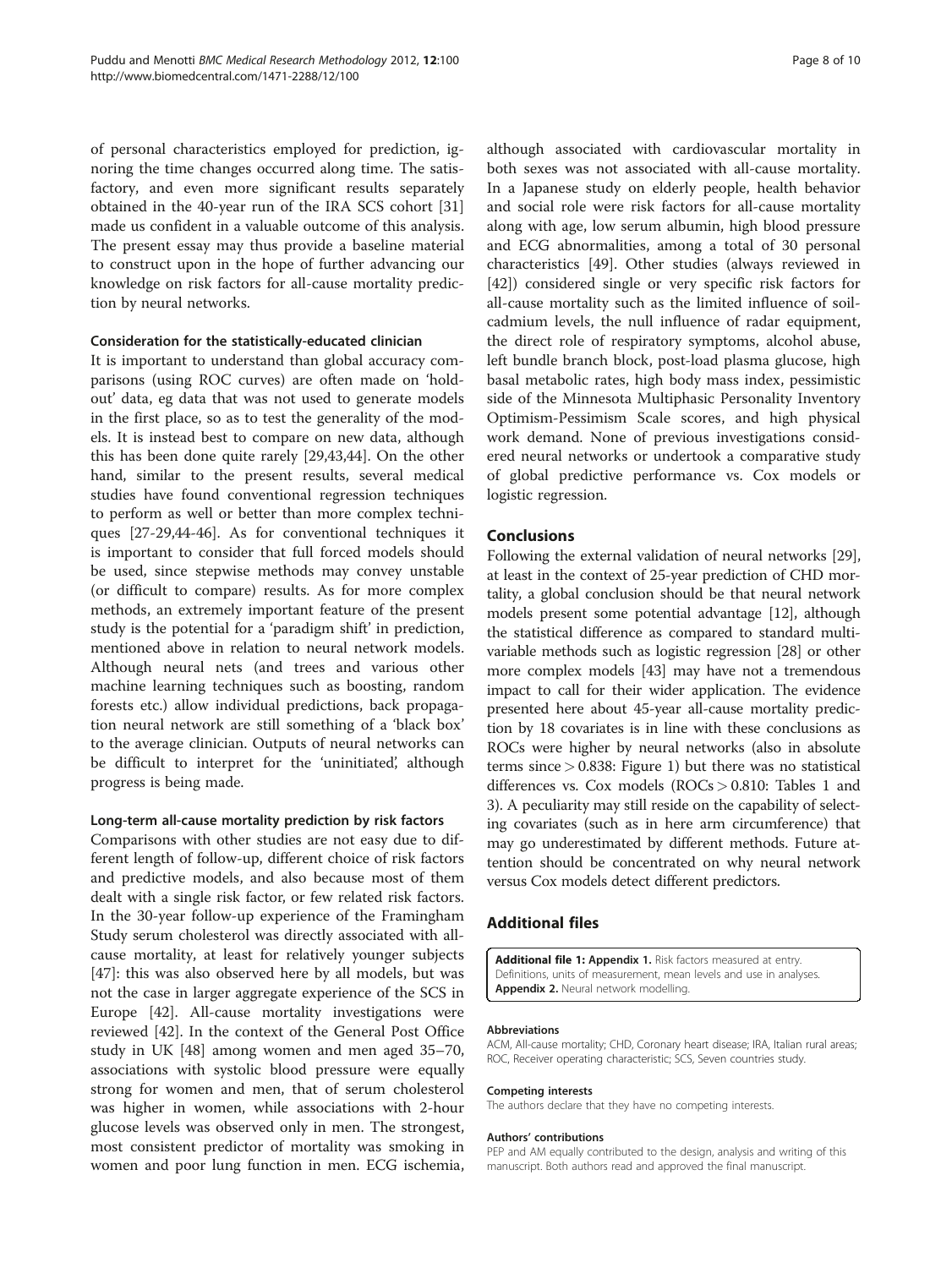#### <span id="page-8-0"></span>Acknowledgments

The cooperation of Dr Phil Brierley from NeuSolutions is acknowledged not only for having granted an Academic licence for Tiberius software, but also for suggestions and collaboration during the development of the analyses reported here.

#### Author details

<sup>1</sup> Laboratory of Biotechnologies Applied to Cardiovascular Medicine, Department of Cardiovascular, Respiratory, Nephrological, Anesthesiological and Geriatrical Sciences, Sapienza, University of Rome, Viale del Policlinico, 155, Rome 00161, Italy. <sup>2</sup>Associazione per la Ricerca Cardiologica, Rome, Italy.

### Received: 19 October 2011 Accepted: 23 June 2012 Published: 23 July 2012

#### References

- 1. Afifi AA, Clark V: Computer aided multivariate analysis. New York: Van Nostrand Reinhold Co; 1990.
- 2. Miller Ch C III, Reardon MJ, Safi HJ: Risk stratification. A practical quide for clinicians. Cambridge: University Press; 2001.
- 3. Menotti A, Puddu PE, Lanti M: Il rischio in Cardiologia: dalla teoria alla pratica. Pavia: Edizioni Internazionali srl; 2004.
- 4. Friedman JH, Stuetzle RJ: Projection pursuit regression. J Am Stat Assoc 1981, 76:817–823.
- 5. Hornik K, Stinchcomb X, White X: Miltilayer feedforward networks are universal approximators. Neural Net 1989, 2:359–366.
- 6. Friedman JH: Multivariate adaptive regression splines. Ann Stat 1991, 19:1–141.
- 7. Ciampi A, Hogg SA, McKinney S, Thiffault J: RECPAM, a computer program for recursive partition and amalgamation for censored survival data and other situations frequently occurring in biostatistics. I. methods and program features. Comp Meth Progr Biomed 1988, 26:239–256.
- 8. Zhang H: Recursive partitioning and tree-based methods. In Handbook of computational statistics. Edited by Gentle JE, Hardle W, Mori Y. Berlin: Springer; 2004.
- Lee JW, Um SH, Lee JB, Mun J, Cho H: Scoring and staging systems using Cox linear regression modeling and recursive partitioning. Meth Inform Med 2006, 45:37–43.
- 10. Delen D, Oztekin A, Kong ZJ: A machine learning-based approach to prognostic analysis of thoracic transplantations. Artif Intel Med 2010, 49:33–42.
- 11. Tu JV: Advantages and disadvantages of using artificial neural networks versus logistic regression for predicting medical outcomes. J Clin Epidemiol 1996, 49:1225–1231.
- 12. Dayhoff JE, DeLeo JM: Artificial neural networks. Opening the black box. Cancer 2001, 91:1615–1635.
- 13. Hosmer DW, Lemeshow S: Applied logistic regression. 2nd edition. New York: John Wiley and Sons; 2000.
- 14. Hanley JA, McNeil BJ: The meaning and use of the area under a receiver operating characteristic (ROC) curve. Radiology 1982, 143:29–36.
- 15. Zweig MH, Campbell G: Receiver-operating characteristic (ROC) plots: a fundamental evaluation tool in clinical medicine. Clin Chem 1993, 39:561–577.
- 16. Obuchowski NA: Receiver operating characteristic curves and their use in radiology. Radiology 2003, 229:3–8.
- 17. Pepe MS: The statistical evaluation of medical tests for classification and prediction. New York: Oxford University Press; 2003.
- 18. Hanley JA, McNeil BJ: A method of comparing the areas under receiver operating characteristic curves derived from the same cases. Radiology 1983, 148:839–843.
- 19. DeLong ER, DeLong DM, Clarke-Pearson DL: Comparing the areas under two or more correlated receiver operating characteristic curves: a nonparametric approach. Biometrics 1988, 44:837–845.
- 20. Bandos AI, Rockette HE, Gur D: A conditional nonparametric test for comparing two areas under the ROC curves from paired design. Acad Radiol 2005, 12:291–297.
- 21. Hense HW: Observations, predictions and decisions assessing cardiovascular risk assessment. Int J Epidemiol 2004, 33:235-239.
- 22. Shahian DM, Blackstone EH, Edwards FH, Grover FL, Grunkemeier GL, Naftel DC, Nashef SAM, Nugent WC, Peterson ED: Cardiac surgery risk models: a position article. Ann Thorac Surg 2004, 78:1868–1877.
- 23. Warner BA: Thoughts and considerations on modelling coronary bypass surgery risk. Ann Thorac Surg 1997, 63:1529–1530.
- 24. Orr RK: Use of a probabilistic neural network to estimate the risk of mortality after surgery. Med Decis Making 1997, 17:178–185.
- 25. Altman DG: Categorizing continuous variables. Br J Cancer 1991, 64:975.
- 26. Lippmann RP, Shahian DM: Coronary artery bypass risk prediction using neural networks. Ann Thorac Surg 1997, 63:1635–1643.
- 27. Nilsson J, Ohlsson M, Thulin L, Höglund P, Nashef SAM, Brandt J: Risk factor identification and mortality prediction in cardiac surgery using artificial neural networks. J Thorac Cardiovasc Surg 2006, 132:12–19.
- 28. Voss R, Cullen P, Schulte H, Assmann G: Prediction of risk of coronary events in middle-aged men in the prospective cardiovascular Münster study (PROCAM) using neural networks. Int J Epidemiol 2002, 31:1253–1262.
- 29. Puddu PE, Menotti A: Artificial neural network versus multiple logistic function to predict 25-year coronary heart disease mortality in the Seven Countries Study. Eur J Cardiovasc Prev Rehabil 2009, 16:583-591.
- 30. May M: Commentary: improved coronary risk prediction using neural networks. Int J Epidemiol 2002, 31:1262–1263.
- 31. Menotti A, Lanti M, Maiani G, Kromhout D: Determinants of longevity and all-cause mortality among middle-aged men. Role of 48 personal characteristics in a 40-year follow-up of Italian Rural Areas in the Seven Countries Study. Aging Clin Exp Res 2006, 18:394–406.
- 32. Keys A, Blackburn H, Menotti A, Buzina R, Mohacek I, Karvonen MJ, Punsar S, Aravanis C, Corcondilas A, Dontas AS, Lekos D, Fidanza F, Puddu V, Taylor HL, Monti M, Kimura N, Van Buchem FSP, Djordjevic BS, Strasser T, Anderson JT, Den Hartog C, Pekkarinen M, Roine P, Sdrin H: Coronary heart disease in seven countries. Circulation 1970, 41(suppl 1):1–211.
- Anderson JT, Keys A: Cholesterol in serum and lipoprotein fractions: its measurement and stability. Clin Chem 1956, 2:145-159.
- 34. Rose G, Blackburn H: Cardiovascular survey methods. Geneva: World Health Organization; 1968.
- 35. Gini C: Measurement of inequality of incomes. Econ J 1921, 31:124-126.
- 36. Cox DR: Regression models and life tables. J Roy Stat Soc 1972, B43:185-220.
- 37. White H: Learning in artificial neural networks: a statistical perspective. Neural Comput 1989, 1:425–464.
- 38. Liestol K, Andersen PK, Andersen U: Survival analysis and neural nets. Stat Med 1994, 13:1189–1200.
- 39. Keys A, Aravanis C, Blackburn H, Buzina R, Djordjevic BS, Dontas AS, Fidanza F, Karvonen MJ, Kimura N, Menotti A, Mohacek I, Nedeljkovic S, Puddu V, Punsar S, Taylor HL, Van Buchem F: Seven Countries Study. In A multivariate analysis of death and coronary heart disease. Edited by Keys A. Cambridge, Mass: Harvard Univ Press; 1980.
- 40. Puddu PE, Brancaccio G, Leacche M, Monti F, Lanti M, Menotti A, Gaudio C, Papalia U, Marino B, OP-RISK Study Group: Prediction of early and delayed postoperative deaths after coronary artery bypass surgery in Italy. Multivariate prediction based on Cox and logistic models and a chart based on the accelerated failure time model. Ital Heart J 2002, 3:166-181.
- 41. Sciangula A, Puddu PE, Schiariti M, Acconcia MC, Missiroli B, Papalia U, Gaudio C, Martinelli G, Cassese M: Comparative application of multivariate models developed in Italy and Europe to predict early (28 days) and late (1 year) postoperative death after on- or off-pump coronary artery bypass grafting. Heart Surg Forum 2007, 10:E258–E266.
- 42. Puddu PE, Menotti A, Tolonen H, Nedeljkovic S, Kafatos A: Determinants of 40-year all-cause mortality in the European cohorts of the Seven Countries Study. Eur J Epidemiol 2011, 26:595–608. 8.
- 43. Lim T-S, Loh W-Y, Shih Y-S: A comparison of prediction accuracy, complexity, and training time of thirty-three old and new classification algorithms. Machine Learn 2000, 40:203–228.
- 44. Wolfe R, McKenzie DP, Black J, Simpson P, Gabbe BJ, Cameron PA: Models developed by three techniques did not achieve acceptable prediction of binary trauma outcomes. J Clin Epidemiol 2006, 59:26-35.
- 45. Austin PC: A comparison of regression trees, logistic regression, generalized additive models, and multivariate adaptive regression splines for predicting AMI mortality. Stat Med 2007, 26:2937-2957.
- 46. Austin PC, Tu JV, Lee DS: Logistic regression had superior performance compared with regression trees for predicting in-hospital mortality in patients hospitalized with heart failure. J Clin Epidemiol 2010, 63:1145-1155.
- 47. Anderson KM, Castelli WP, Levy D: Cholesterol and mortality. 30 years of follow-up from the Framingham study. JAMA 1987, 257:2176–2180.